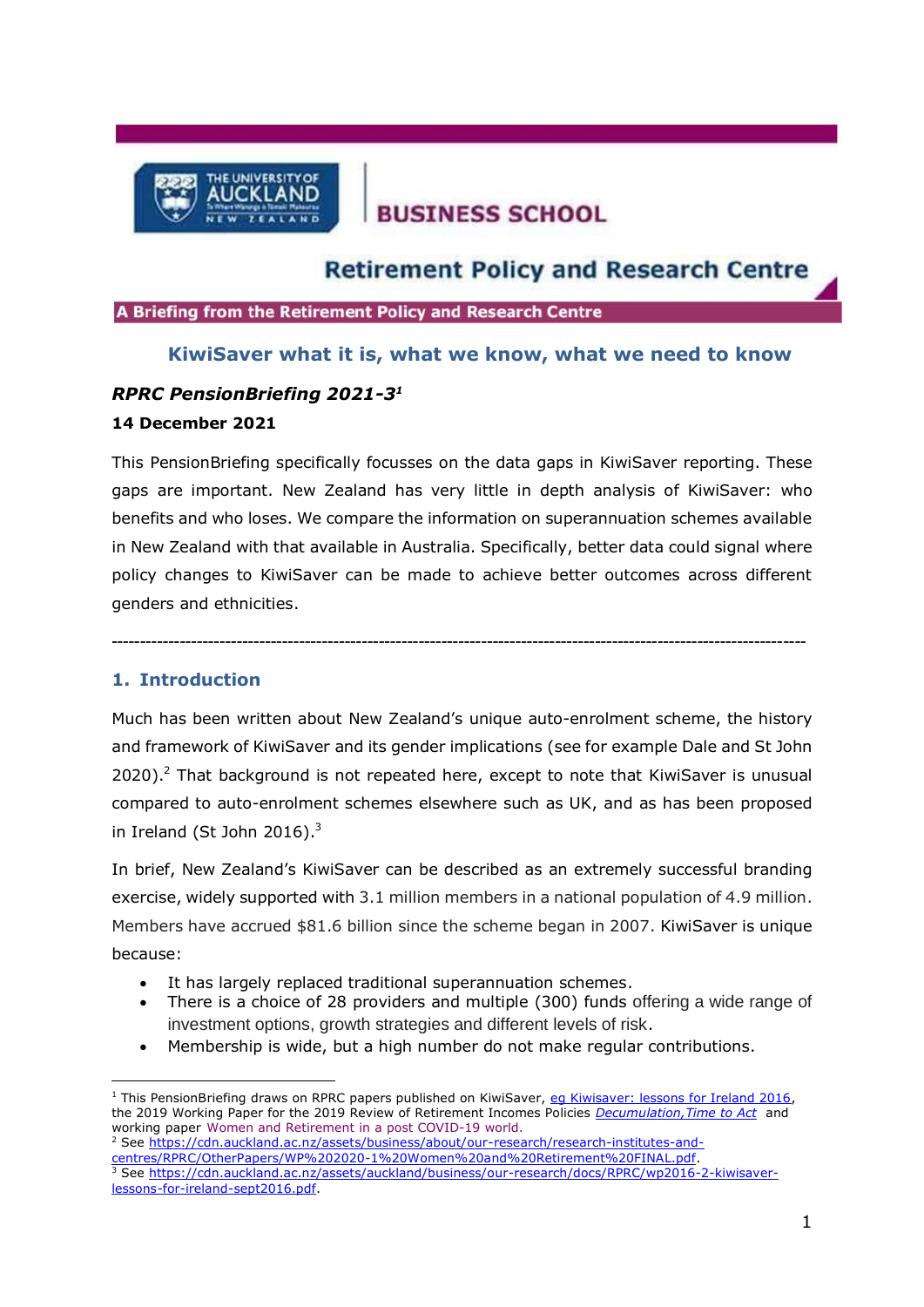- KiwiSaver is an individual voluntary scheme and fully portable.
- The Inland Revenue Department (IRD) is the clearing house for employer contributions.
- There are minimal tax subsidies.
- The Financial Markets Authority (FMA) provides broad oversight, re fees, default schemes, annual reporting.
- The Financial Services Council (FSC) offers independent analysis.
- There is some accountability and assessment in 3 yearly reviews by the Retirement Commission Te Ara Arunga Ora.

It is clear that the state pension alone cannot be relied on for even a 'no frills' lifestyle for most retirees. While KiwiSaver is not the only source of additional resources in retirement it is an increasingly important one. Research from Massey University<sup>4</sup> suggests a twoperson household would need savings of \$809,000 to fund a 'choices' lifestyle in a city and \$511,000 in the provinces. To fund a 'no frills' lifestyle would require \$195,000 in the city and \$75,000 in the provinces.

This briefing reviews the data currently available and reveals the gaps in what is needed to adequately monitor and improve KiwiSaver to ensure it is successful for all New Zealanders.

## **2. What has happened to other superannuation schemes?**

As KiwiSaver gradually supplanted employment-based superannuation schemes, data on such schemes became harder to find. The Government Actuary's Office (GA) used to present comprehensive statistics on both retail and employer-sponsored superannuation schemes. The last report was for 2010 and soon after, the functions of the GA came under the Ministry of Business, Innovation and Employment (MBIE), and information became harder to obtain.

While workplace superannuation schemes that transitioned from the Superannuation Schemes Act 1989 regime provide public information for each individual scheme (annual reports and financial accounts on the Disclose website), $5$  the overall picture on superannuation accumulations is no longer collated into one report.

In 2020, the FMA provided a one-off overview of remaining restricted schemes (Table 1). The number of such schemes has continued to decline, from 110 in 2017 to 102 in 2020, along with a decline in members. Only 166,881 members remain. There are now only 60 Defined Benefit (DB) schemes and only 6 (10%) of these are still open. Of the 33,392 total

<sup>4</sup> See

[https://www.massey.ac.nz/massey/fms/Colleges/College%20of%20Business/School%20of%20Economics%20](https://www.massey.ac.nz/massey/fms/Colleges/College%20of%20Business/School%20of%20Economics%20&%20Finance/FinEd/documents/RetExpBudget_Report_June2021.pdf) [&%20Finance/FinEd/documents/RetExpBudget\\_Report\\_June2021.pdf.](https://www.massey.ac.nz/massey/fms/Colleges/College%20of%20Business/School%20of%20Economics%20&%20Finance/FinEd/documents/RetExpBudget_Report_June2021.pdf)

<sup>5</sup> See [https://disclose-register.companiesoffice.govt.nz/.](https://disclose-register.companiesoffice.govt.nz/)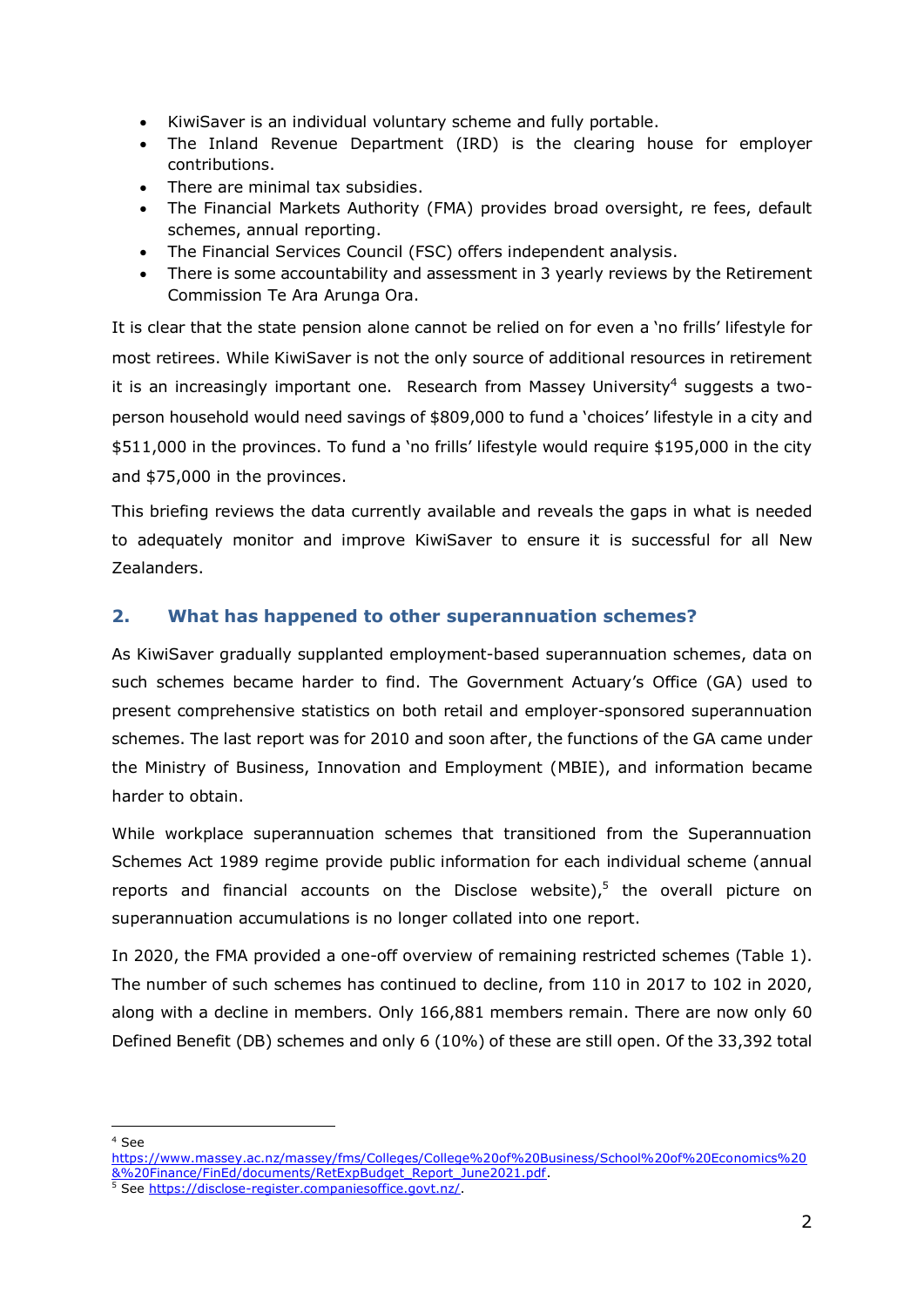membership, just 18,261 are current contributors while 15,131 are receiving a pension, usually an unindexed one.

The [Government Superannuation Fund](https://www.gsfa.govt.nz/publications/annual-report/gsfa-annual-report-2020.pdf) 2020 annual report (2021) shows over the five years (2016-2020) the numbers of contributors to the state's DB scheme had fallen by half to 4,512, and the number of annuitants (receiving annuities in retirement) had fallen by 3.8% to 43,894. Just over 5% of the total 825,000 superannuitants in 2020 had an inflation-adjusted Government Superannuation Fund (GSF) annuity.

In summary, combining statistics of state and private DB schemes for those in retirement, only around 6-7% of New Zealand superannuitants have a life annuity, around 70% of these are GSF pensions. Many of these pensions will be small, and some are paid to surviving spouses and children.

Over time, as KiwiSaver supplants the traditional company DB schemes, almost all of which are closed to new members, there will be vastly fewer retirees with supplementary income that protects them from longevity risk. Some argue that this does not matter and that drawdown products based on rule of thumb will suffice (O'Connell et al 2021).<sup>6</sup>

There may be, however, as RPRC argues, a case for a maximum value, inflation-adjusted 'KiwiSpend' annuity default option in the KiwiSaver space (St John and Dale 2019b).<sup>7</sup> Instead of everyone saving the lumpsums for a 'no frills' or 'choices' retirement, and some dying asset rich while others outlive their lumpsum saving, there could be a sharing from those who die early to those who live longest through the annuity mechanism. If this case is further developed, good data on median and mean balances in KiwiSaver by age and gender will be required (RPRC 2022 forthcoming). $8$ 

Data on who accesses KiwiSaver early and why is also essential, especially in light of the unequal economic impact of Covid. To address issues of inequality in retirement and pensions gaps, data by gender and ethnicity is required.

<sup>6</sup> See [https://actuaries.org.nz/wp-content/uploads/2021/11/How-to-make-drawdown-a-success-FINAL-](https://actuaries.org.nz/wp-content/uploads/2021/11/How-to-make-drawdown-a-success-FINAL-Nov21.pdf)[Nov21.pdf](https://actuaries.org.nz/wp-content/uploads/2021/11/How-to-make-drawdown-a-success-FINAL-Nov21.pdf) 'How to make drawdown a success'.

 $7$  See [ToR 6 FINAL St John and Dale 4 Oct revised.pdf \(auckland.ac.nz\)](https://cdn.auckland.ac.nz/assets/business/about/our-research/research-institutes-and-centres/RPRC/OtherPapers/ToR%206%20FINAL%20St%20John%20and%20Dale%204%20Oct%20revised.pdf)

<sup>&</sup>lt;sup>8</sup> KiwiSpend for a 21<sup>st</sup> century retirement. (RPRC forthcoming 2022).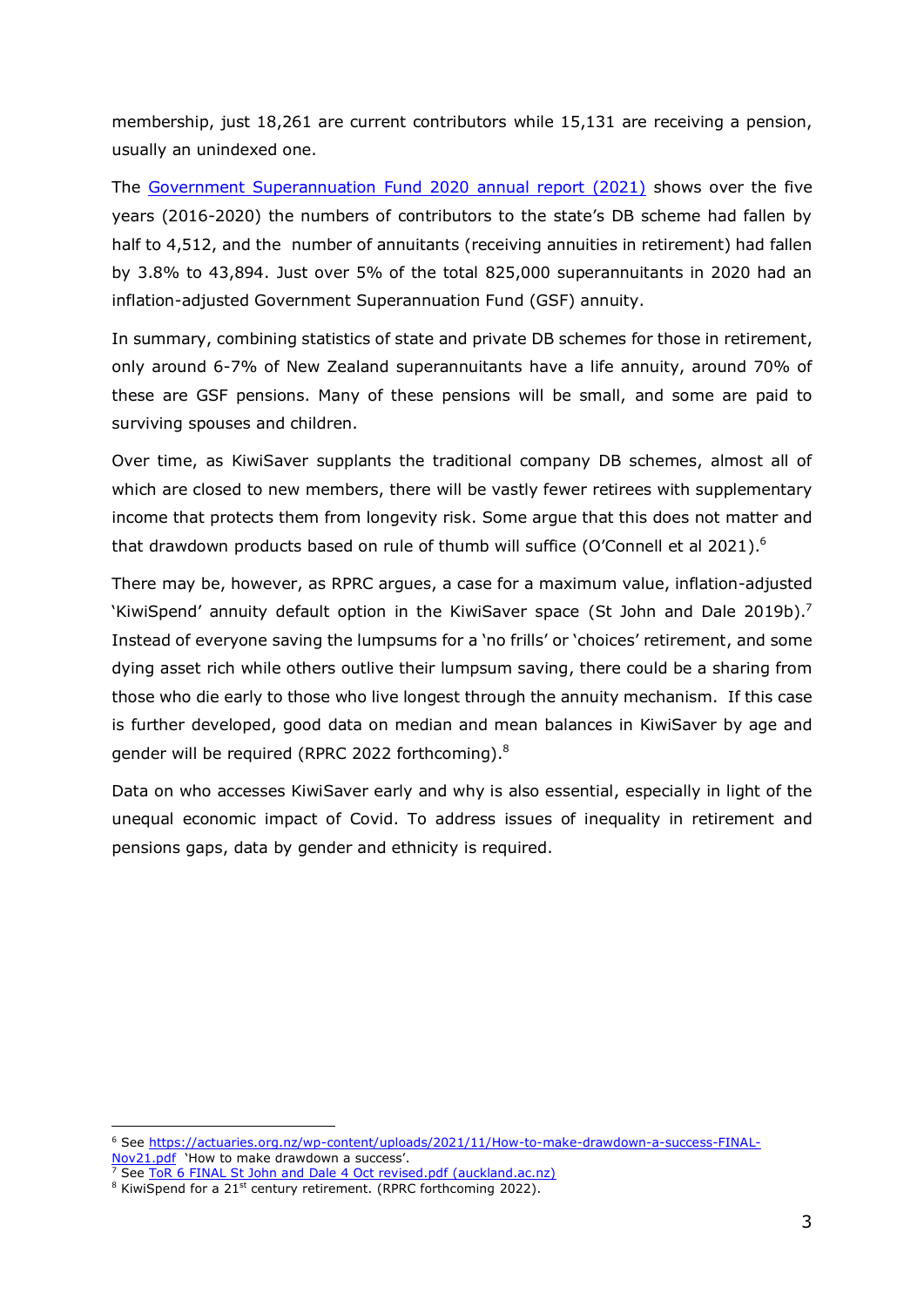|                                                                                                      | <b>Number of Schemes</b>    | Assets (\$)                    | <b>Total Membership</b>                                                                                    |
|------------------------------------------------------------------------------------------------------|-----------------------------|--------------------------------|------------------------------------------------------------------------------------------------------------|
| <b>Restricted Workplace Savings</b><br>Schemes*<br>*Includes: Employer-Based,3 Master Trusts and NPF | 88 (22 open)                | 12,066,223,000                 | 99,103<br>of which 70,552 members<br>contribute, 15,131 are pensioners<br>and 13,420 are non contributory. |
| <b>WPS Defined Benefit</b><br><b>WPS Defined Contribution</b>                                        | 60 (6 open)<br>25 (14 open) | 4,216,202,000<br>7,532,261,000 | 33,392<br>60,851                                                                                           |
| Restricted Legacy Schemes (ex retail)                                                                | 9                           | 1,883,829,000                  | 35,006<br>of which 7,004 contribute                                                                        |
| <b>Restricted KiwiSaver Schemes</b>                                                                  | 5                           | 1,143,601,000                  | 26,932<br>of which 20,275 contribute                                                                       |
| 2020 TOTAL RESTRICTED SCHEMES                                                                        | 102                         | 15,093,653,000                 | 161,041                                                                                                    |
| 2017 Restricted Schemes totals                                                                       | 110                         | 14,663,999,000                 | 166,881                                                                                                    |

#### **Table 1. Restricted schemes 2020- overview**<sup>9</sup>

## **3. KiwiSaver data collection points**

#### **The Financial Markets Authority (FMA)**

The FMA stands at the apex of the KiwiSaver superstructure and has the ultimate oversight of the KiwiSaver providers. KiwiSaver statistics are collected and published each year in the FMA Annual KiwiSaver report<sup>10</sup> based on regulations written by MBIE under the KiwiSaver Act.<sup>11</sup>

Data on fees, fund-switches, default membership, scheme size and nature of schemes is documented but the data provided to the FMA is at the scheme level and do not include individual member information, or individual provider information. Under the Financial Markets Authority Act 2011 the FMA is required to report on information in aggregate form rather than at an individual scheme level. Table 2 illustrates the aggregated nature of the data presented.

<sup>9</sup> Summary statistics for restricted schemes from part of a joint presentation given by an FMA presenter at a November 2020 FSC arranged forum for licenced independent trustees and chairs of restricted workplace savings schemes.

<sup>&</sup>lt;sup>10</sup> See [KiwiSaver Report | Reports and papers | FMA](https://www.fma.govt.nz/news-and-resources/reports-and-papers/kiwisaver-report/)

<sup>11</sup> See [https://www.legislation.govt.nz/act/public/2006/0040/latest/DLM378372.html#DLM378380.](https://www.legislation.govt.nz/act/public/2006/0040/latest/DLM378372.html#DLM378380)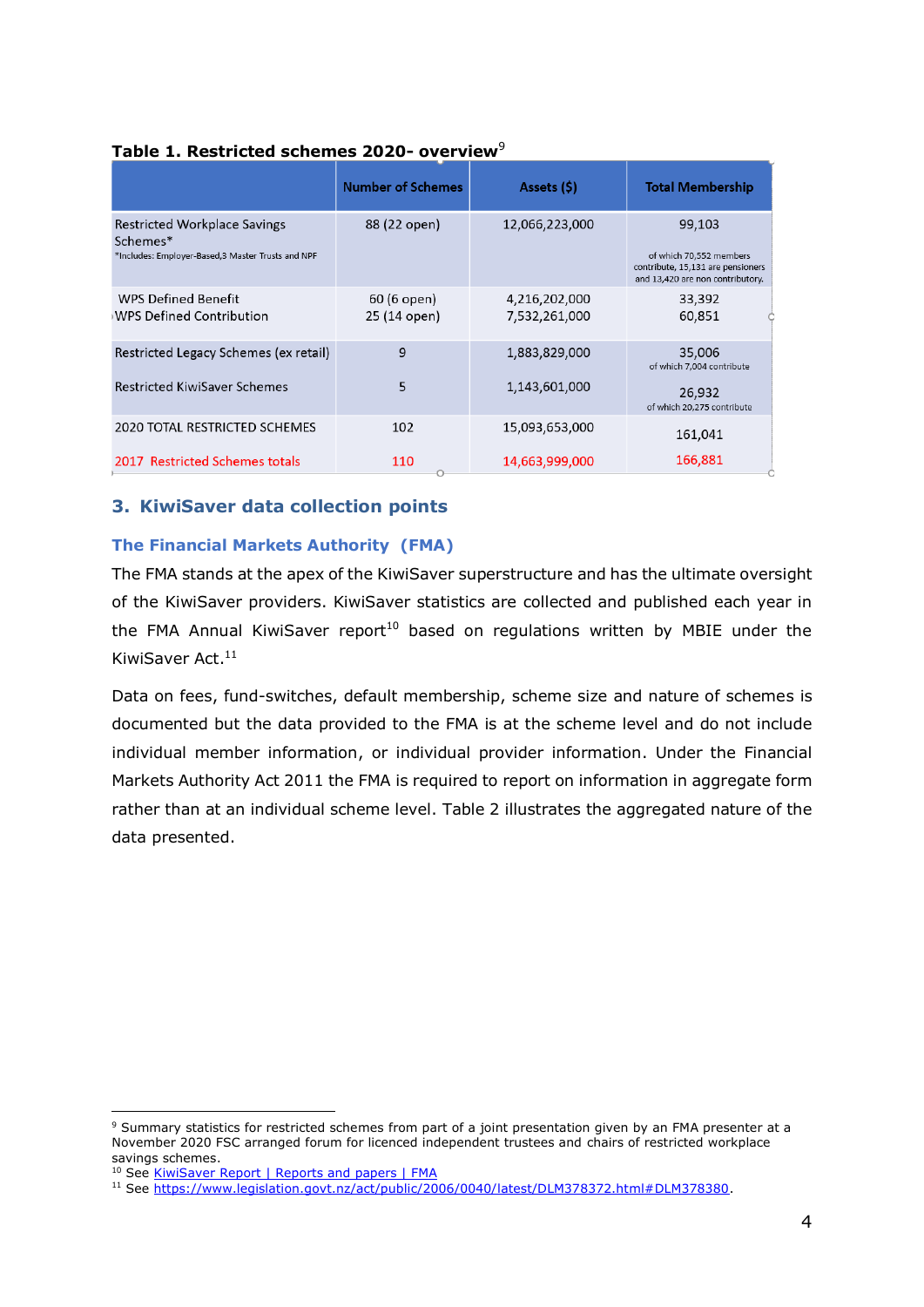

## **Table 2. Aggregate statistics KiwiSaver FSC 2021**

Appendix tables give aggregate figures on KiwiSavers who are non-contributors including those on savings suspensions and how this changes during the year, but not by gender or income or age. Table 3 shows the limited nature of gender and age breakdown.

| Age at end of annual return year | Female    | Male      | <b>Gender unknown</b> | <b>Total</b> |
|----------------------------------|-----------|-----------|-----------------------|--------------|
| 17 and under                     | 127,018   | 133,357   | 1,236                 | 261,611      |
| 18-25                            | 217,285   | 226,628   | 3,354                 | 447,267      |
| 26-30                            | 169,381   | 174,848   | 2,299                 | 346,528      |
| $31 - 35$                        | 169,800   | 170,056   | 2,649                 | 342,505      |
| $36 - 40$                        | 148,691   | 144,959   | 2,425                 | 296,075      |
| $41 - 45$                        | 133,808   | 125,329   | 1,979                 | 261,116      |
| 46-50                            | 142,822   | 128,155   | 1,694                 | 272,671      |
| $51 - 55$                        | 137,171   | 121,930   | 1,375                 | 260,476      |
| 56-60                            | 132,200   | 117,202   | 1,155                 | 250,557      |
| 61-65                            | 108,003   | 95,184    | 812                   | 203,999      |
| 66-70                            | 50,378    | 45,250    | 290                   | 95,918       |
| 71-75                            | 21,804    | 20,077    | 101                   | 41,982       |
| 76-80                            | 4,422     | 4,356     | 38                    | 8,816        |
| 81-85                            | 193       | 189       | 5                     | 387          |
| 86 and over                      | 114       | 113       | 1                     | 228          |
| Unknown age                      | 203       | 281       | 11                    | 495          |
| <b>Totals</b>                    | 1,563,293 | 1,507,914 | 19,424                | 3,090,631    |

**Table 3. Total memberhsip KiwiSaver, 2021**

There is no breakdown by median and average balances by age and gender or ethnicity, and there is no statutory provision for FMA to produce these statistics. To gain this information under current law it would be necessary to go to the KiwiSaver providers directly.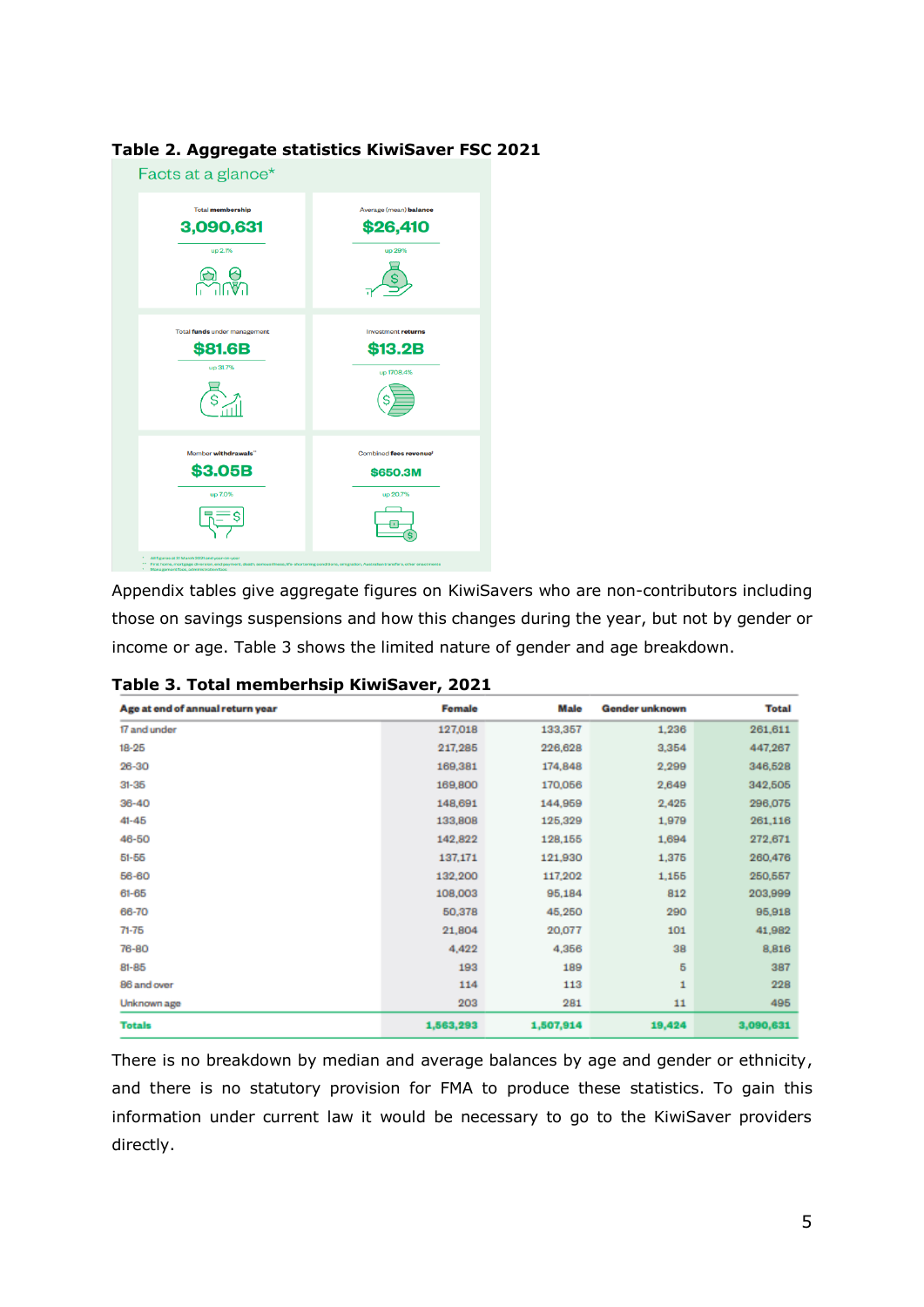Note, however, that a good representation of the statistics on balances by age and gender could be compiled by an independent body from either the top 3 or the top 10 providers.

## **Financial Services Council (FSC)**

The FSC is described as the voice of the financial sector.<sup>12</sup> Table 5 shows a summary of the information from the FSC in a snapshot of KiwiSaver data at a highly aggregated level based on quarterly survey data of FSC members and Reserve Bank data on total funds under management. This enables trends in contributions and asset accumulation to be monitored over the year (FSC 2021).

While we have the average member balance (\$27,858 as at September 2021) this tells nothing of the distribution around the average or the differences by gender and ethnicity.

## **Table 4. Financial Services Council snapshot of KiwiSaver data Sept 2021**



## **Inland Revenue (IR)**

The IR publish monthly and yearly on a range of aspects of KiwiSaver $13$ 

- [Members joining KiwiSaver](https://www.ird.govt.nz/about-us/tax-statistics/kiwisaver/joining)
- [KiwiSaver schemes](https://www.ird.govt.nz/about-us/tax-statistics/kiwisaver/schemes)
- [KiwiSaver scheme entry method](https://www.ird.govt.nz/about-us/tax-statistics/kiwisaver/schemes/entry-method)
- [KiwiSaver scheme transfers](https://www.ird.govt.nz/about-us/tax-statistics/kiwisaver/schemes/transfer)
- [KiwiSaver contributions](https://www.ird.govt.nz/about-us/tax-statistics/kiwisaver/contributions)
- [KiwiSaver withdrawals](https://www.ird.govt.nz/about-us/tax-statistics/kiwisaver/withdrawals)
- [Members exiting KiwiSaver](https://www.ird.govt.nz/about-us/tax-statistics/kiwisaver/exiting)

<sup>12</sup> See fsc.org.nz/site/fsc1/Media%20Releases/301121%20-

<sup>%20</sup>Resilience%20in%20KiwiSaver%20despite%20Covid-19%20-%20DRAFT%20v3%20- %20FInancial%20Services%20Council22.pdf.

<sup>&</sup>lt;sup>13</sup> See [https://www.ird.govt.nz/about-us/tax-statistics/kiwisaver,](https://www.ird.govt.nz/about-us/tax-statistics/kiwisaver) and [https://www.ird.govt.nz/about-us/tax](https://www.ird.govt.nz/about-us/tax-statistics/kiwisaver/datasets)[statistics/kiwisaver/datasets.](https://www.ird.govt.nz/about-us/tax-statistics/kiwisaver/datasets)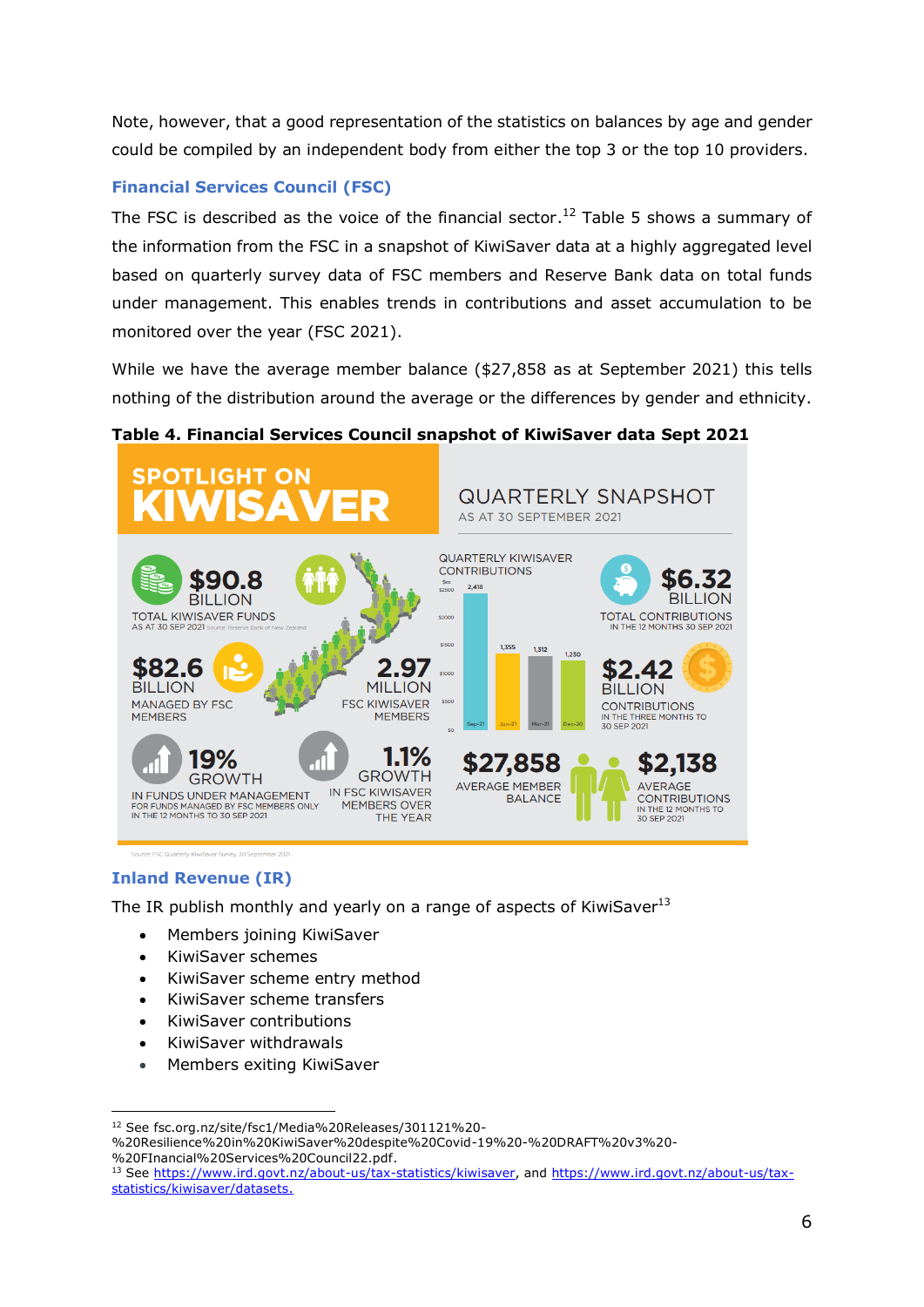For example, Table 5 shows the aggregate annual data on access to withdraws by reason. Data is not broken down further by gender, age, income bracket, but is also available on a monthly basis as shown in Table 6.



**Table 5. Amount of KiwiSaver Funds withdrawal by withdrawal reason (IR, 2021)** \$1,400





The last KiwiSaver evaluation report was for the 2007-2014 period.<sup>14</sup> The appendix to this comprehensive report by the National Research & Evaluation Unit contains useful but now outdated information including median balances by gender and other data by gender and ethnicity.

#### **The Te Ara Ahunga Ora Retirement Commission (RC)**

The Retirement Commission presents information three-yearly in the Retirement Incomes Policies Review. The latest one was for 2019.<sup>15</sup> These reviews are reliant on available official statistics but also provide more detailed background reports. <sup>16</sup> In-house surveys

<sup>&</sup>lt;sup>14</sup> See [KiwiSaver \(ird.govt.nz\).](https://www.ird.govt.nz/about-us/publications/research-evaluation/kiwisaver)

*<sup>15</sup>* See [https://retirement.govt.nz/policy-and-research/2019-review-of-retirement-income-policies/kiwisaver/.](https://retirement.govt.nz/policy-and-research/2019-review-of-retirement-income-policies/kiwisaver/)

<sup>&</sup>lt;sup>16</sup> See [KiwiSaver What New Zealand Told Us KiwiSaver Survey Summary.](https://cffc-assets-prod.s3.ap-southeast-2.amazonaws.com/public/Uploads/2016-Review-Of-Retirement-Income-Policies/KiwiSaver-What-NZ-told-Us/6d7b7c5ff4/107-KiwiSaver-What-New-Zealand-Told-Us-KiwiSaver-Survey-Summary.pdf)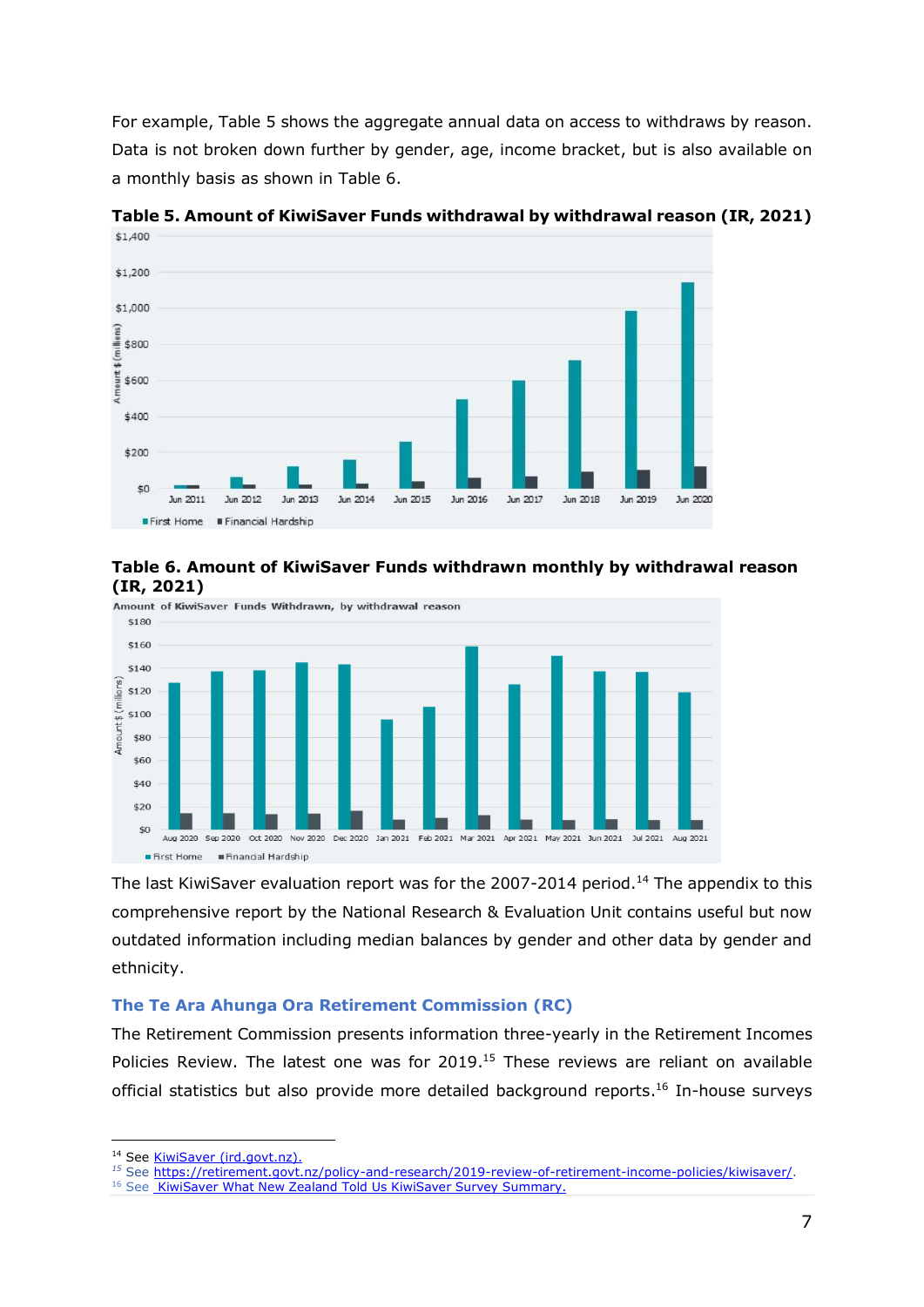provide other statistics that can be valuable in providing some evidence around attitudes and behaviours. The Data available from the Commission's surveys can be found in the report for the Review of Retirement Income Policies in 2019.<sup>17</sup>

As an example, a 2019 survey by the (then) Commission for Financial Capability (CFFC)<sup>18</sup> found that 34% of women and 20% of men enrolled in KiwiSaver did not know whether their fund was in the conservative, balanced or growth categories. Of the survey's 4,000 participants, 19% of women and 14% of men – which equates to nearly 500,000 New Zealanders - didn't know how much they were contributing to KiwiSaver each payday, and about 12% of KiwiSavers did not know how much they had in their accounts. When asked if last year they received the Member Tax Credit, the annual government contribution of up to \$521, 31% of women and 25% of men didn't know, and 10% of those surveyed were not aware the Member Tax Credit even existed.

#### **Independent sources**

Some NGOs and private sector companies provide additional statistical material. For example, Melville Jessup Weaver (MJW) provides detailed analysis of KiwiSaver using the data from individual providers. The 2021 MJW report<sup>19</sup> presents the overall statistics of the market, default providers, Assets and Membership showing which are the largest providers and which are growing the fastest, their fees, and competitiveness. Data show which providers have the highest member balances on average and which have the highest contribution ratios. The profile of each KiwiSaver Provider is reported in the appendix.

Each provider gives an overall average member balance but no detailed breakdown. However, the framework provided by MJW may allow for individual provider data to be aggregated, if not of all 28 providers, the top 10 or 3 may give reasonably accurate breakdown by age, gender and income bands but this would be a separate commissioned piece of work.

<sup>17</sup> See [https://cffc-assets-prod.s3.ap-southeast2.amazonaws.com/public/Uploads/Retirement-Income-](https://cffc-assets-prod.s3.ap-southeast2.amazonaws.com/public/Uploads/Retirement-Income-Policy-Review/2019-RRIP/Research-docs/The-big-picture/CFFC-Research-Income-Sources-and-Hardship-in-Retirement.pdf)[Policy-Review/2019-RRIP/Research-docs/The-big-picture/CFFC-Research-Income-Sources-and-Hardship-in-](https://cffc-assets-prod.s3.ap-southeast2.amazonaws.com/public/Uploads/Retirement-Income-Policy-Review/2019-RRIP/Research-docs/The-big-picture/CFFC-Research-Income-Sources-and-Hardship-in-Retirement.pdf)[Retirement.pdf.](https://cffc-assets-prod.s3.ap-southeast2.amazonaws.com/public/Uploads/Retirement-Income-Policy-Review/2019-RRIP/Research-docs/The-big-picture/CFFC-Research-Income-Sources-and-Hardship-in-Retirement.pdf)

<sup>&</sup>lt;sup>18</sup> See [https://retirement.govt.nz/news/latest-news/what-we-dont-know-about-kiwisaver/.](https://retirement.govt.nz/news/latest-news/what-we-dont-know-about-kiwisaver/)

<sup>19</sup> See [KiwiSaver Market Study \(mjw.co.nz\).](https://mjw.co.nz/wp-content/uploads/2021/10/MJW-KiwiSaver-Market-Review.pdf)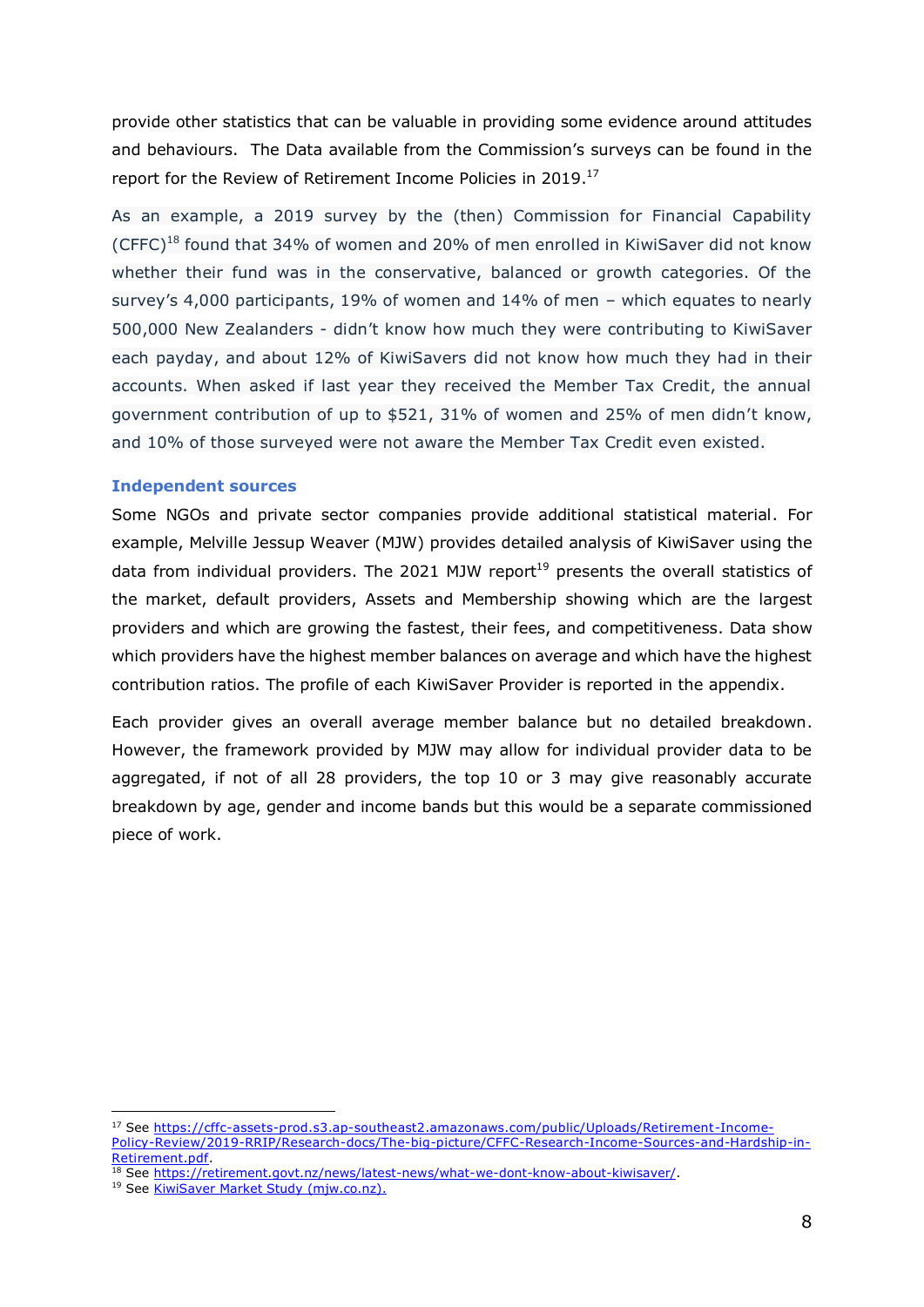| Table 7. ANZ KiwiSaver (MJW, 2021) |
|------------------------------------|
|------------------------------------|

| <b>ANZ</b>                               | <b>Current</b> | 1 year ago<br>31 March 2021 31 March 2020 31 March 2016 | 5 years ago | <b>Change</b><br>$(1$ year) | <b>Change</b><br>(5 year) |
|------------------------------------------|----------------|---------------------------------------------------------|-------------|-----------------------------|---------------------------|
| <b>Members</b>                           | 587,056        | 592,230                                                 | 540,760     | $-5.174$                    | 46.296                    |
| Assets (\$m's)                           | 13,182         | 10,075                                                  | 5.538       | 3.107                       | 7.644                     |
| Fees charged (\$m's)                     | 116.5          | 105.9                                                   | 60.9        | 10.6                        | 55.6                      |
| Market share (% of members)              | 19.0           | 19.6                                                    | 20.7        | $-0.6$                      | $-1.7$                    |
| Market share (% of assets)               | 16.1           | 16.3                                                    | 16.4        | $-0.1$                      | $-0.3$                    |
| Average member balance (\$000's)         | 22.5           | 17.0                                                    | 10.2        | 5.4                         | 12.2                      |
| Contribution ratio (%)                   | 61             | 59                                                      | 55          | 1                           | 6                         |
| Fees charged per average member (\$)     | 198            | 179                                                     | 117         | 19                          | 81                        |
| Fees as percentage of average assets (%) | 1.00           | 1.08                                                    | 1.22        | $-0.07$                     | $-0.22$                   |

Other sources of independent sourced survey material may be helpful in understanding segments of the Kiwisaver membership.

For example, Ngā Tāngata Microfinance (NTM) is an NGO whose clients tend to be those on very low incomes often struggling with debt. Their client base is a source of insights into KiwiSaver for this group, but surveys are limited by size and survey method.

For example, an online survey of clients in October 2021 $^{20}$  by NTM relied on a small sample (84 participants) and short questionnaire (10 questions). They found 60% of respondents were members of a KiwiSaver scheme. Of these KiwiSavers, 37% were not contributing, 46% were contributing 3%, and the remaining 17% were contributing 4% to 10%. A surprising 70% did not know whether their employer paid the employers' compulsory KiwiSaver contribution as part of or in addition to their salary/wage, and for 47% of KiwiSavers, their employer did not provide them with a pay slip providing this information. While 3% of the KiwiSavers had made a withdrawal from their account to purchase a house, 35% had made a withdrawal on hardship grounds. It was also noted that 55% of survey participants reported that the COVID-19 pandemic had negatively affected their household finances.

## **4. What data is available in Australia?**

While the Australian Age Pension<sup>21</sup> (AAP) is the main income support for people who have reached eligibility age of currently 66 years, increasing by 6 months every 2 years until reaching 67 on 1 July 2023, $^{22}$  the Superannuation Guarantee (SG) scheme is the primary source of 'comfort' in retirement.

Similar to our KiwiSaver but compulsory, the SG, Australia's second tier retirement saving scheme, requires employers to contribute a minimum of 10% (from 1 July 2021) of each

<sup>&</sup>lt;sup>20</sup> NTM provides no-interest, no-fees loans to low-income New Zealanders, in partnership with Kiwibank and MSD.

<sup>&</sup>lt;sup>21</sup> See See [https://www.servicesaustralia.gov.au/individuals/services/centrelink/age-pension.](https://www.servicesaustralia.gov.au/individuals/services/centrelink/age-pension)

 $22$  Eligibility to the AAP for citizens and residents also requires Australian residence for at least 10 years, including 5 consecutive years.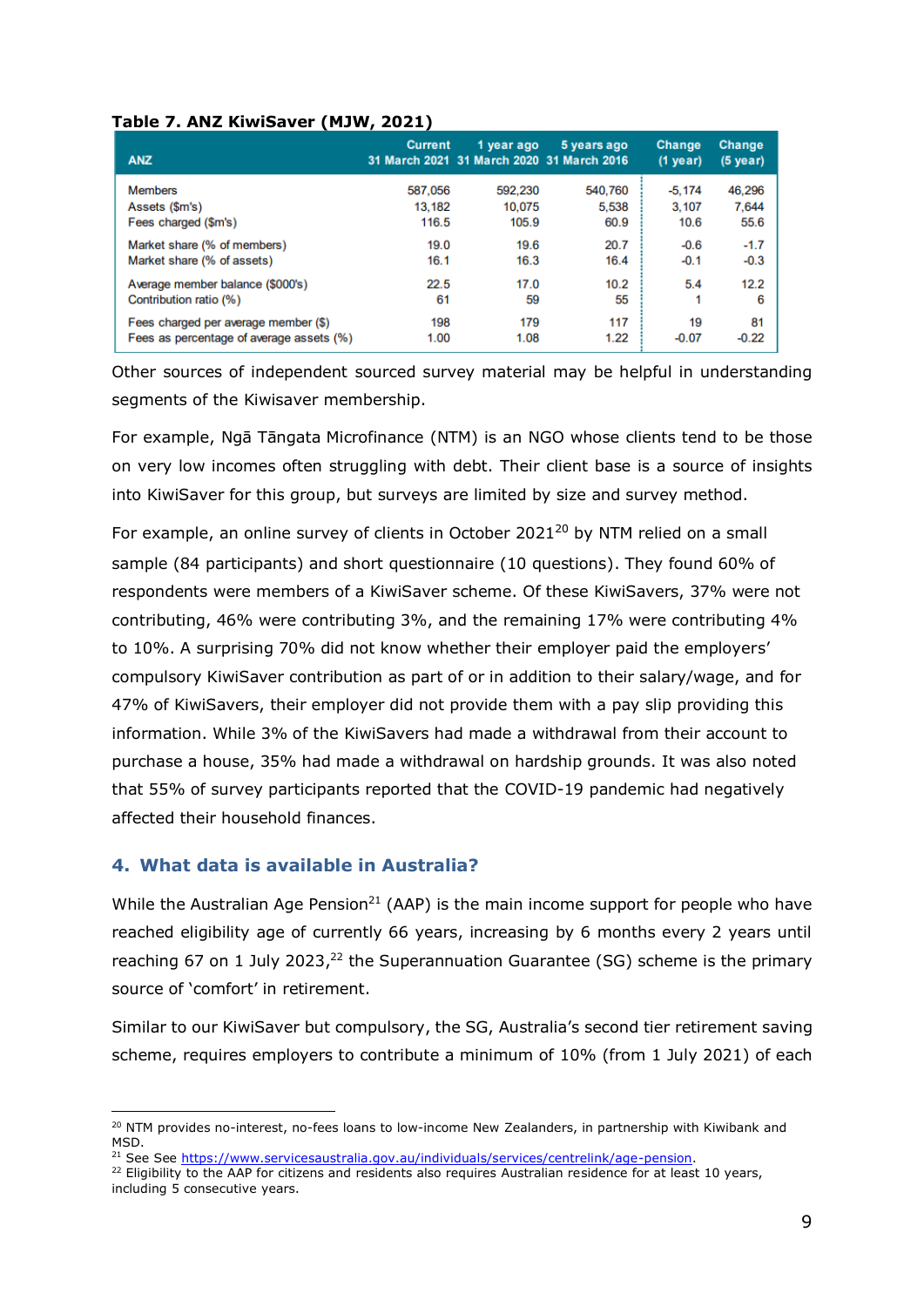eligible employee's earnings (ordinary time earnings) to a complying super fund or retirement savings account. The SG design differs in some details to KiwiSaver, including those that affect women as outlined in Dale & St John 2021. Many of the issues are similar but in Australia better statistics on a gender, age basis are available.<sup>23</sup>

APRA is Australia's prudential regulator of banks, insurance companies and most superannuation funds. APRA publishes data on each provider in Annual MySuper statistics. 24

As part of the COVID-19 response, figures from APRA (Australian Prudential Regulation Authority)<sup>25</sup> reveal super funds paid out over \$30 billion to members across more than four million payment applications in 2020. Women were overrepresented, increasing the gender pensions gap with effects likely to get worse:

- One in five women aged 25-34 made an early release application
- On average, early release applicants started with lower SG balances
- Women, starting with lower balances than men, eroded their accounts more
- The early release scheme increases the gender pension gap for women
- Gender pension gap for women aged 25-34 vs men increased from 21% to 45%
- Gender pension gap for women aged 55-59 vs men increased from 44% to  $51\%$ .<sup>26</sup>

For example, there is detailed information on average and median balances by gender (see Table 8).



Figure 1: Average Account Balance by Gender



<sup>23</sup> Eg See [https://employsure.com.au/guides/wage-and-](https://employsure.com.au/guides/wage-and-pay/superannuation/?gclid=CjwKCAiAhreNBhAYEiwAFGGKPL0qr70nYLOSplfq_GmIsRUXitZnuueZDGp6l1yewczo9MmQhnXBrRoC9H4QAvD_BwE)

[pay/superannuation/?gclid=CjwKCAiAhreNBhAYEiwAFGGKPL0qr70nYLOSplfq\\_GmIsRUXitZnuueZDGp6l1yewczo](https://employsure.com.au/guides/wage-and-pay/superannuation/?gclid=CjwKCAiAhreNBhAYEiwAFGGKPL0qr70nYLOSplfq_GmIsRUXitZnuueZDGp6l1yewczo9MmQhnXBrRoC9H4QAvD_BwE) [9MmQhnXBrRoC9H4QAvD\\_BwE.](https://employsure.com.au/guides/wage-and-pay/superannuation/?gclid=CjwKCAiAhreNBhAYEiwAFGGKPL0qr70nYLOSplfq_GmIsRUXitZnuueZDGp6l1yewczo9MmQhnXBrRoC9H4QAvD_BwE)

<sup>&</sup>lt;sup>24</sup> See [Annual MySuper statistics: June 2020](https://www.apra.gov.au/sites/default/files/2020-12/Annual%20MySuper%20statistics%20June%202020_0.xlsx) XLSX 1.66 MB Published 16 December 2020 <https://www.apra.gov.au/annual-mysuper-statistics>

<sup>&</sup>lt;sup>25</sup> See **Early super payments top \$30bn** - ifa.

<sup>&</sup>lt;sup>26</sup> Comment via 21 September 2020 email: Sandra Buckley, CEO, Women in Super, womeninsuper.com.au.

<sup>27</sup> See [https://www.apra.gov.au/news-and-publications/apra-deputy-chair-helen-rowell-speech-to-2019-asfa](https://www.apra.gov.au/news-and-publications/apra-deputy-chair-helen-rowell-speech-to-2019-asfa-conference)[conference.](https://www.apra.gov.au/news-and-publications/apra-deputy-chair-helen-rowell-speech-to-2019-asfa-conference)